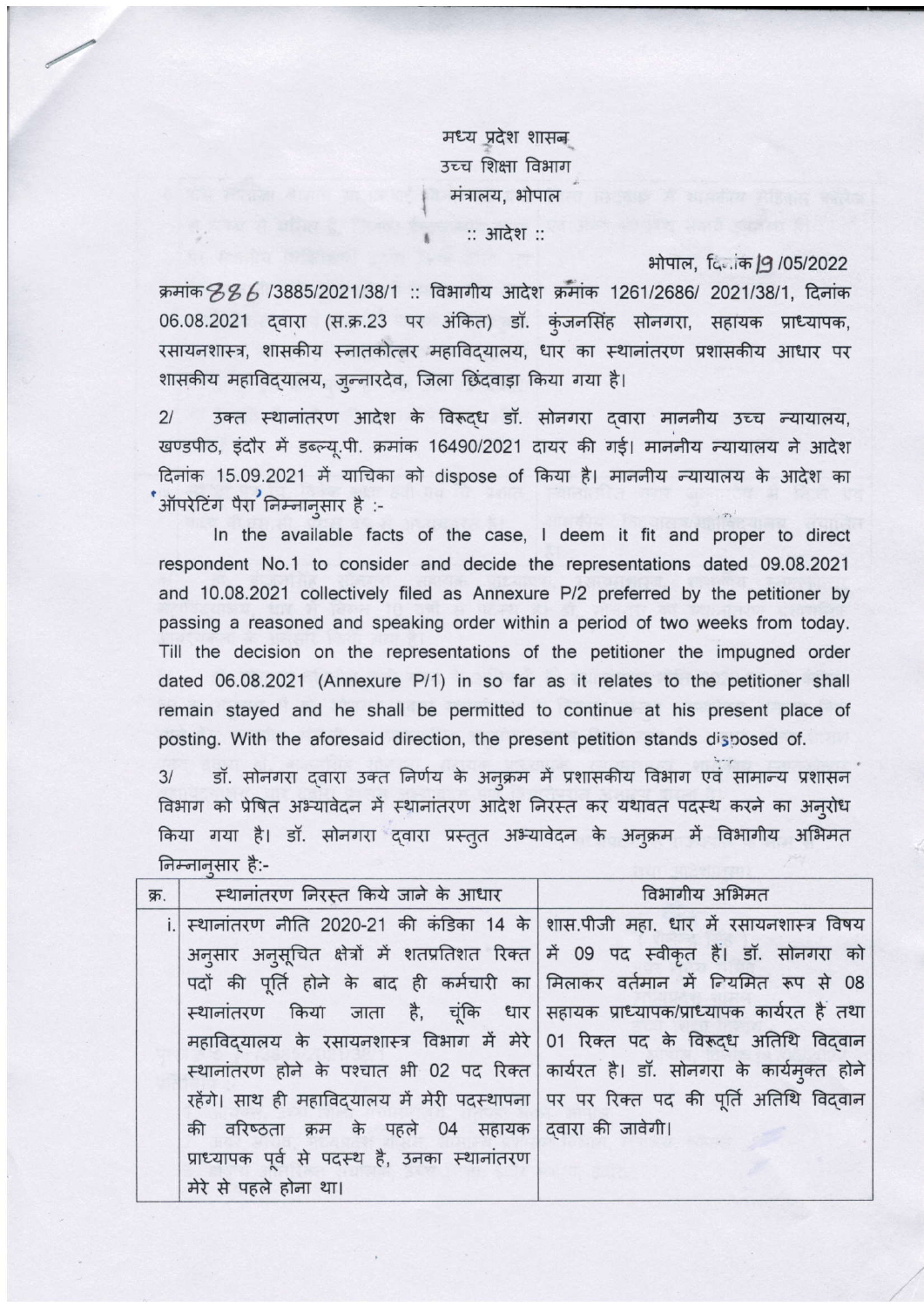| ii. मेरी माताजी श्रीमती सोजानबाई विगत 15 वर्षो जिला छिंदवाड़ा में शासकीय मेडिकल कॉलेज |                                         |
|---------------------------------------------------------------------------------------|-----------------------------------------|
| से लकवे से ग्रसित है, जिनका ईलाजसमय-समय एवं अन्य स्वास्थ्य सेवायें उपलब्ध है।         |                                         |
| पर स्थानीय चिकित्सकों दवारा किया जाता रहा                                             |                                         |
| है। माताजी मेरे पास ही निवासरत है। अत:                                                |                                         |
| उनके स्वास्थ्य एवं देखभाल का कार्य मेरे दवारा                                         |                                         |
| ही किया जा रहा है। माताजी वर्तमान में 75 वर्ष                                         |                                         |
| की आयु पूर्ण कर चुकी है। इस उम्र एवं बीमारी                                           |                                         |
| की स्थिति में उन्हें कहीं अन्यत्र ले जाना उचित                                        |                                         |
| नहीं है।                                                                              |                                         |
| iii. मेरे दो पुत्र चि. विवेक कक्षा 8वीं एवं चि. प्रशांत,                              | स्थानांतरित नगर जुन्नारदेव में निजी एवं |
| कक्षा बी.एस.सी. प्रथम वर्ष में अध्ययनरत है।                                           | शासकीय विद्यालय/महाविद्यालय संचालित     |
|                                                                                       | है।                                     |

डॉ. कुंजनसिंह सोनगरा, सहायक प्राध्यापक, रसायनशास्त्र, शासकीय स्नातकोत्तर  $4/$ महाविद्यालय, धार में विगत 10 वर्षों से पदस्थ हैं। डॉ. सोनगरा का स्थानांतरण प्रशासनिक आवश्यकता के अनुसार किया गया है।

डॉ. सोनगरा दवितीय श्रेणी संवर्ग के अधिकारी हैं। स्थानांतरण नीति 2020-21 की कंडिका  $5/$ 50 के अनुक्रम में डॉ. सोनगरा द्वारा स्थानांतरण के विरूद्ध प्रस्तुत अभ्यावेदन अमान्य किए जाने हेतु माननीय मंत्रीजी का प्रशासकीय अनुमोदन प्राप्त किया गया है। अतएव राज्य शासन एतद् द्वारा डॉ. कुंजनसिंह सोनगरा, सहायक प्राध्यापक, रसायनशास्त्र, शासकीय स्नातकोत्तर महाविद्यालय, धार द्वारा प्रस्तुत अभ्यावेदन पूर्ण विचारोपरांत अमान्य करता है।

> मध्यप्रदेश के राज्यपाल के नाम से तथा आदेशानुसार

> > (शैलेन्द्र सिंह) अपर मुख्य सचिव मध्यप्रदेश शासन उच्च शिक्षा विभाग भोपाल, दिनांक |9 /05/2022

पृष्ठा है & 7 /3885/2021/38/1 प्रतिलिपि :-

- 1. आयुक्त, उच्च शिक्षा संचालनालय, सतपुडा भवन, भोपाल,
- 2. अवर सचिव, मध्यप्रदेश शासन, सामान्य प्रशासन विभाग, मंत्रालय, भोपाल,
- 3. क्षेत्रीय अतिरिक्त संचालक, उच्च शिक्षा, इंदौर संभाग, इंदौर,

 $1/211$